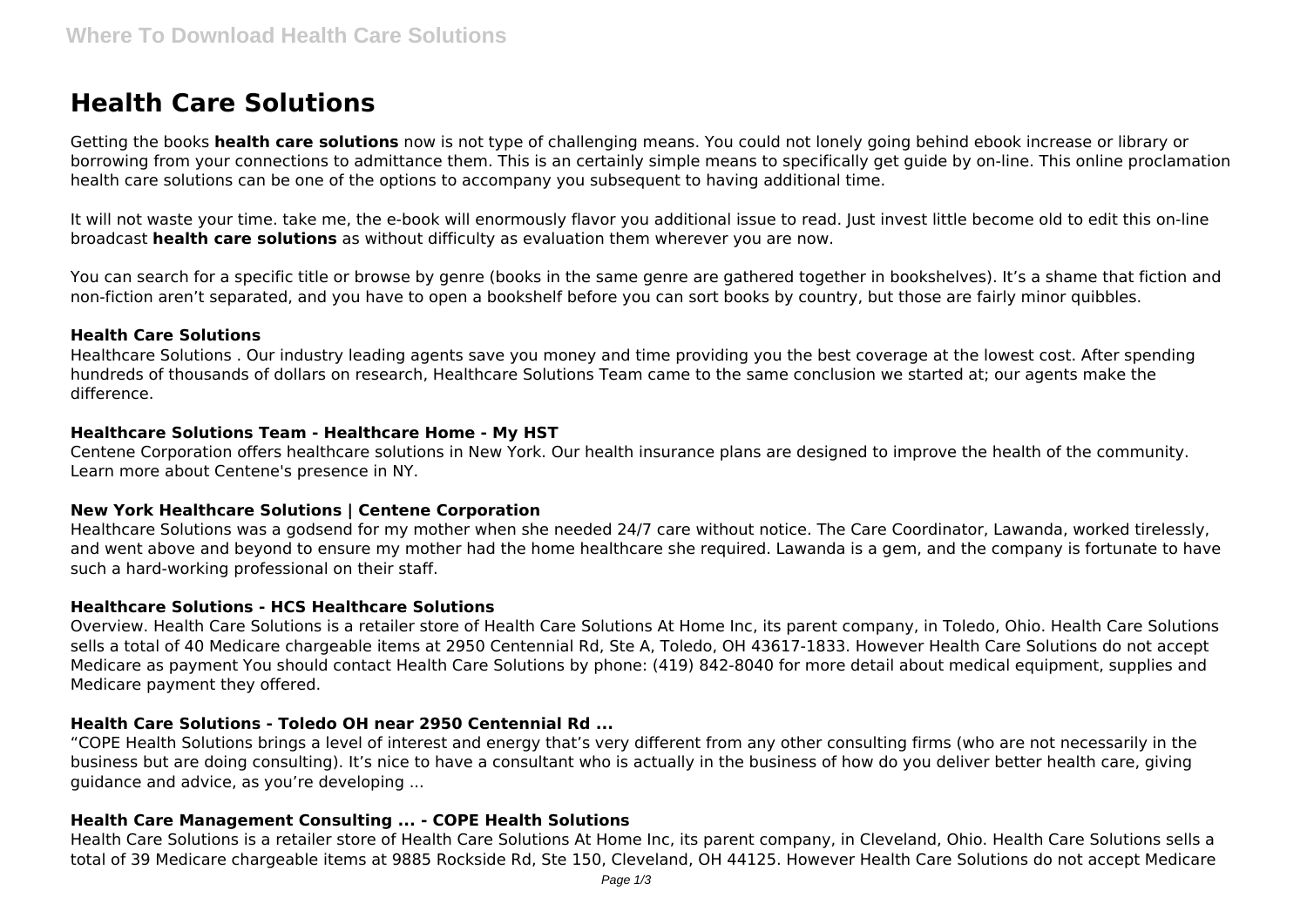as payment You should contact Health Care Solutions by phone: (216) 901-9250 for more detail about medical equipment, supplies and Medicare payment they offered.

# **Health Care Solutions - Cleveland OH near 9885 Rockside Rd ...**

Established in 2005, Privatus Care Solutions is a fully licensed home care provider in New York known for impeccable customer service and top quality caregivers. Whether you are seeking short term assistance after surgery or have ongoing needs due to a chronic medical condition, we can help.

# **New York City - Privatus Care Solutions**

In response to the COVID-19 pandemic, our top priority at Privatus Care Solutions is the health and safety of our clients, our caregivers, and all those who come into contact with them. All Privatus caregivers have been screened as closely as possible, undergo daily monitoring, and are outfitted with PPE as availability allows.

# **Home Care & Private Nursing - Privatus Care Solutions**

Healthcare Solutions is your single source for all of your holistic health and wellness needs. We ship our large selection of home healthcare products straight to your door with our speedy shipping services. Browse through our product selection that has everything you need for daily living, physiotherapy, fitness, as well as solutions for mobility, incontinence, skin health, orthopedics, and footcare.

# **Home Health Care Product Store | Healthcare Solutions**

Summit Health Care Solutions specializes in the New York State Medicaid application process. There's a 100% money back guarantee for eligible individuals. 716-332-6487 716-332-6487

# **Medicaid Application Assistance - Summit Health Care Solutions**

Services HEALTH CARE SOLUTIONS AT HOME INC is a medical supply company in SHARON, PA. Call HEALTH CARE SOLUTIONS AT HOME INC at (724) 981-2887 for a detailed description of the medical equipment offered. Contact HEALTH CARE SOLUTIONS AT HOME INC and discuss your insurance questions and medical supply needs.

# **HEALTH CARE SOLUTIONS AT HOME INC Medical Supplies in ...**

Empower Healthcare Solutions, LLC (Empower) Empower Healthcare Solutions is here to help you with your health care. Empower works with you and your doctors. Our goal is to give you the best services and to improve your health. We also want you to be part of your care planning.

# **Empower Healthcare Solutions, LLC - Arkansas PASSE Program**

Health Care Solutions is a retailer store of Health Care Solutions At Home Inc, its parent company, in Ann Arbor, Michigan. Health Care Solutions sells a total of 44 Medicare chargeable items at 3926 Varsity Drive, Ann Arbor, MI 48108. However Health Care Solutions do not accept Medicare as payment You should contact Health Care Solutions by phone: (734) 327-6588 for more detail about medical equipment, supplies and Medicare payment they offered.

# **Health Care Solutions - Ann Arbor MI near 3926 Varsity Drive**

Health Care Solutions is a local retailer of Health Care Solutions At Home Inc, its parent company, in Morgantown, West Virginia. Health Care Solutions sells a total of 40 Medicare chargeable items at 911 Greenbag Rd, Morgantown, WV 26508-1504. However Health Care Solutions do not